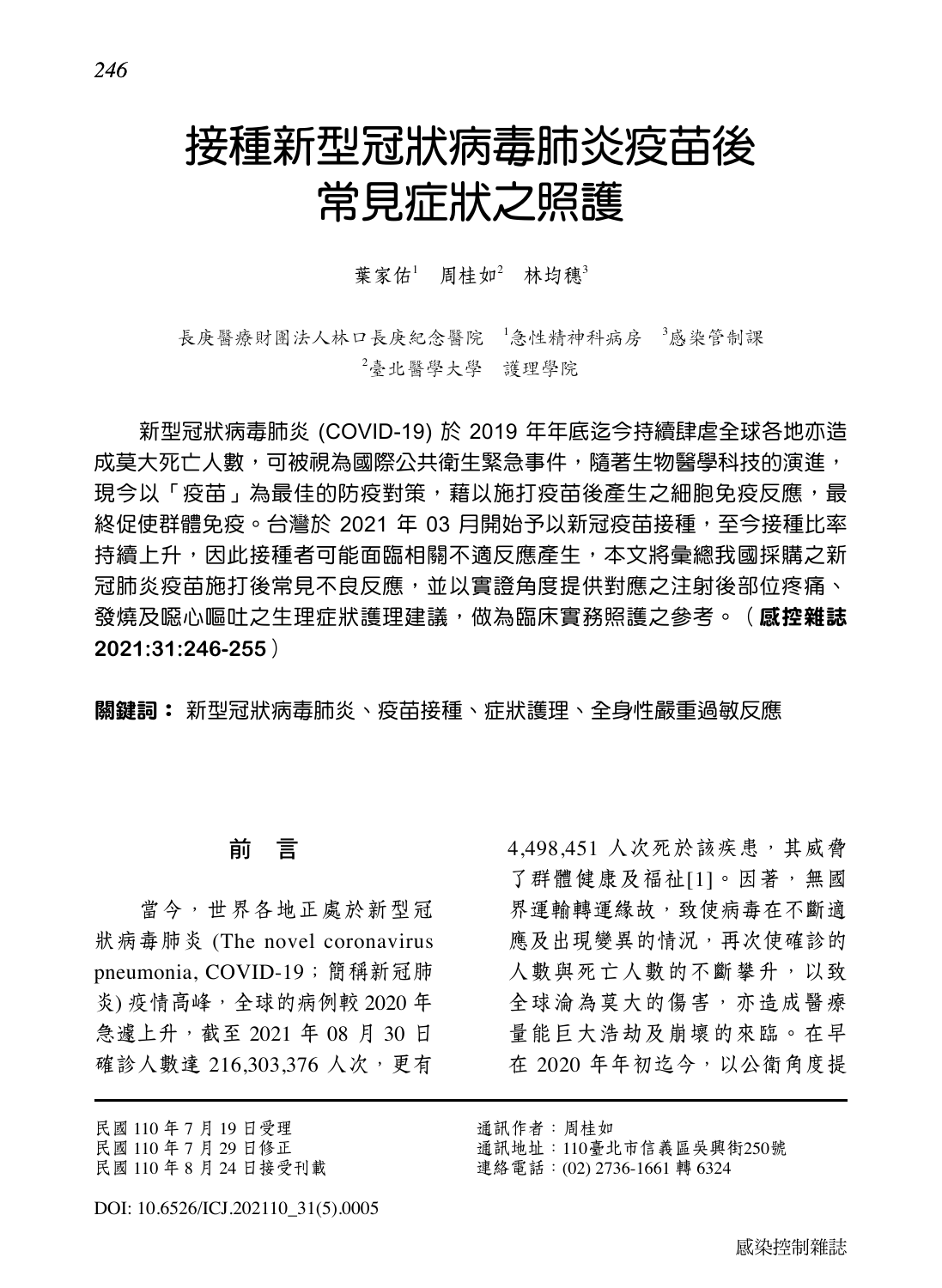供系列性的防護策略,包含:強化手 部衛生、配戴口罩、監測體溫、環境 消毒、社交距離及實聯制等[2]。我 國此時正面臨相較去年更加嚴峻的疫 情衝擊, 自 2021 年 4 月 20 日起因某 航空業未落實防疫健康管理原則,爆 發多起確診個案後,疫情風波尚未平 息,接踵而來的則是 5 月 15 日於台 北萬華地區大規模的社區感染事件發 生。依據衛生福利部疾病管制署公告 之新型冠狀病毒肺炎趨勢報告,迄今 2021 年 8 月 30 日我國總確診數已達 到了 15,991 人次,死亡人數共計 834 人次,此疾病造成世界醫療體系、經 濟及社會安全莫大的衝擊[3]。

如何對抗及終結疫情是眾人所關 注之事,以公共衛生及流行病學觀點 探究,除了感染途徑需被阻斷外,如 何創造群體免疫 (Herd immunity) 狀 態方使出現不易受感染之宿主後,因 此為了達到上述狀態則可透過疫苗接 種的干預介入,經過估計需達 3/4 的 人口免疫後,最終才能得以阻止病毒 所致的迫害[4]。此外,由財團法人 國家實驗研究院國家高速網路與計算 中心[5]可知悉各國家 COVID-19 疫苗 涵蓋率統合之數據,回溯至 2021年 8 月 28 日北美國家 (North America) 中每一百人的總疫苗接種數 (total vaccinations per hundred) 達 93.09%、 歐洲 (Europe) 達 98.56%、亞洲 (Asia) 則為 73.65%;而我國自今年 3 月 22 日開始依各類接種順序施打,迄今疫 苗覆蓋率高達四成人口以上,並採用

公費疫苗登記平台進行意願登記,加 速大規模接種作業。因此,醫療臨床 從業人員若能針對接種後可能發生之 反應、注意事項及症狀提供對應照 護,將對接種者後續健康及生活品質 有莫大的助益,以下將詳細論述其疫 苗接種副作用症狀及其護理建議。

# 施打新冠肺炎疫苗可能產生症狀

因應新型冠狀病毒肺炎疫情, 可知現況疫苗接種的需求增加,但 民眾及專業人員獲取施打疫苗後症 狀副作用資訊量來自四面八方進而 使之混淆,將產生錯誤認知,導致 負面影響[6]。回顧美國疾病控制與 預防中心 (Centers for Disease Control and Prevention, CDC) 初步了解注 射新冠肺炎疫苗後可能所致不適症 狀, 包含: 注射部位疼痛 (Pain at the injection site)、發紅 (Redness) 及 腫脹 (Swelling);身體其餘部分為疲 倦 (Tired)、頭痛 (Headache)、肌肉 痠痛 (Muscle pain)、發冷 (Chills)、 發燒 (Fever)、噁心 (Nausea) 及嘔吐 (Vomiting) 等[7]。進一步檢索我國採 購新冠肺炎疫苗,予以彙總後於表一 呈現施打後常見不良反應。

由表一可發現不同廠牌的新型冠 狀病毒肺炎之疫苗於接種後最常見的 不良反應為注射後部位疼痛、腫脹及 壓痛,平均皆有達到 60% 以上的情 形;次之則為疲勞約佔 50%,再者為 肌肉痠痛、頭痛、關節疼痛、發燒及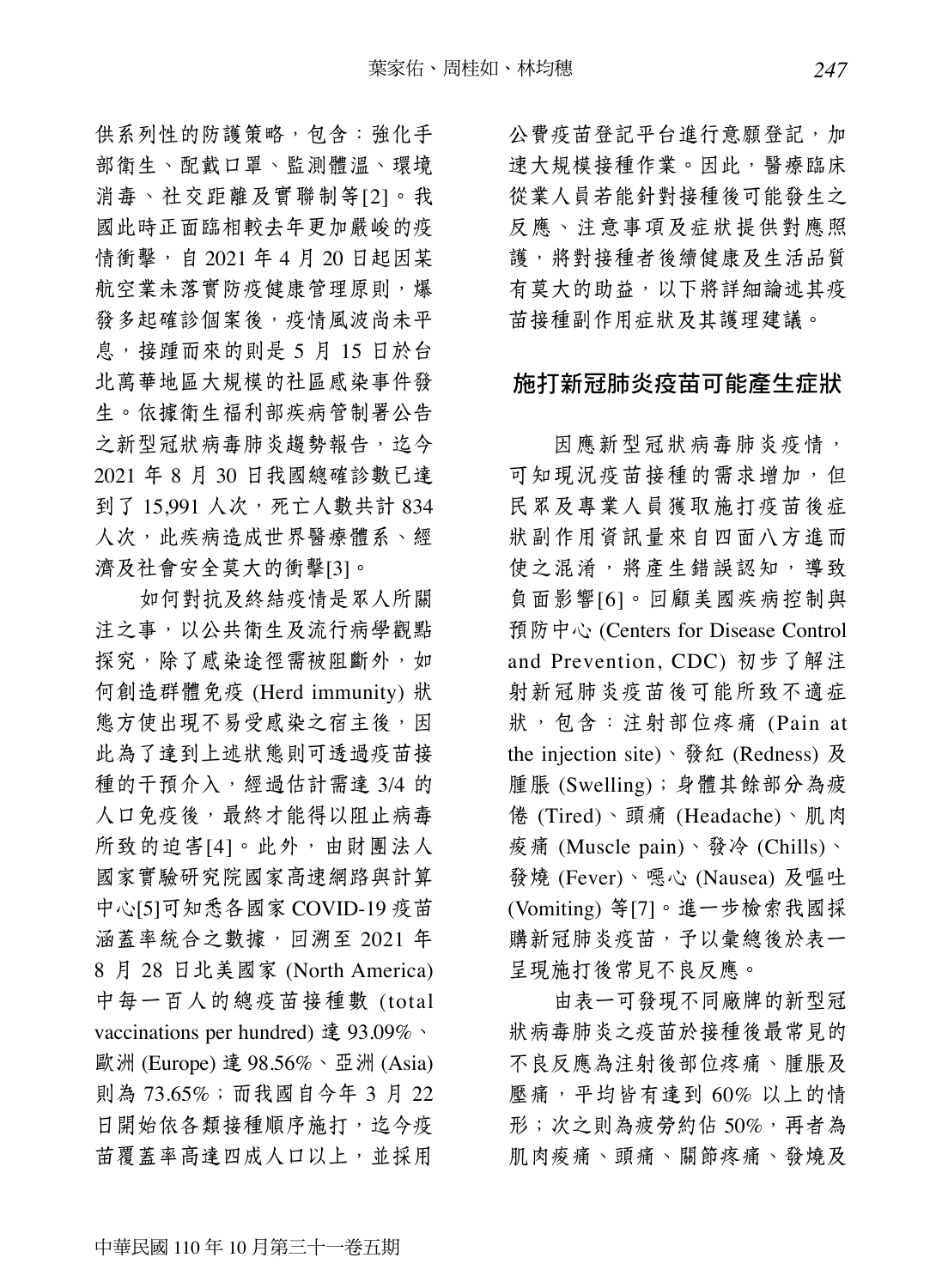| 疫苗類型                         | 研發單位                            | 常見不良反應(%)                  |
|------------------------------|---------------------------------|----------------------------|
| 重組病毒疫苗                       | 藥廠: AstraZeneca                 | 18 歲以上及長者                  |
|                              | 代號: AZD1222                     | 注射後部位壓痛 (63.8%)、注射後部       |
|                              |                                 | 位疼痛 (54.3%)、頭痛 (52.7%)、疲   |
|                              |                                 | 勞 (53.0%)、肌肉疼痛 (43.9%)、發   |
|                              |                                 | 燒 (33.5%) 、發冷 (32.2%)、關節疼痛 |
|                              |                                 | (26.6%)和噁心 (22.2%) 等[8]。   |
| 核酸疫苗 mRNA Vaccine 藥廠:Moderna |                                 | 18 歲以上及長者                  |
| (nucleoside modified)        | 代號: mRNA-1273                   | 注射後部位疼痛(92%)、疲勞(70%)、      |
|                              |                                 | 頭痛(64.7%)、肌肉疼痛(61.5%)、關節   |
|                              |                                 | 疼痛(46.4%)、發冷(45.4%)、噁心嘔吐   |
|                              |                                 | (23%)、腋窩處腫脹及疼痛 (19.8%)、發   |
|                              |                                 | 燒(15.5%)、注射部位腫脹(14.7%) 和紅  |
|                              |                                 | 腫(10%)等[9]。                |
|                              | 藥廠: BioNTech 和 Pfizer 16 歲以上及長者 |                            |
|                              | 代號: BNT162b2                    | 注射後部位疼痛 (> 80%)、疲勞 (>      |
|                              |                                 | 60%)、頭痛 (> 50%)、肌肉疼痛 (>    |
|                              |                                 | 30%)、發冷 (> 30%)、關節疼痛 (>    |
|                              |                                 | 20%) 以及發燒和注射部位腫脹 (> 10%)   |
|                              |                                 | [10]<br>12至15 歲之青少年        |
|                              |                                 | 注射後部位疼痛 (> 90%)、疲勞及頭痛      |
|                              |                                 | (> 70%)、肌肉疼痛及發冷 (> 40%) 以及 |
|                              |                                 | 關節疼痛及發燒 (> 20%) 等[10]。     |
| SARS-CoV-2 重組棘蛋白 藥廠:高端 (MVC) |                                 | 注射部位疼痛/壓痛 (71.2%)、痠痛及      |
| 疫苗                           | 代號: MVC-COV1901                 | 全身無力 (36%)、肌肉痛 (27.6%)、頭   |
|                              |                                 | 痛 (22.2%)、腹瀉 (15.1%)、噁心和嘔吐 |
|                              |                                 | (7.7%) 以及發燒 (0.7%) [11]。   |

表一 我國採購新冠肺炎疫苗常見之不良反應

噁心嘔吐較為常見,以下將針對上述 對應症狀照護予以提供。

# 以實證維度提供之症狀照護

「症狀」被視為個體用於反 映身心社會功能 (Biopsychosocial functioning)、感知覺 (Sensations) 或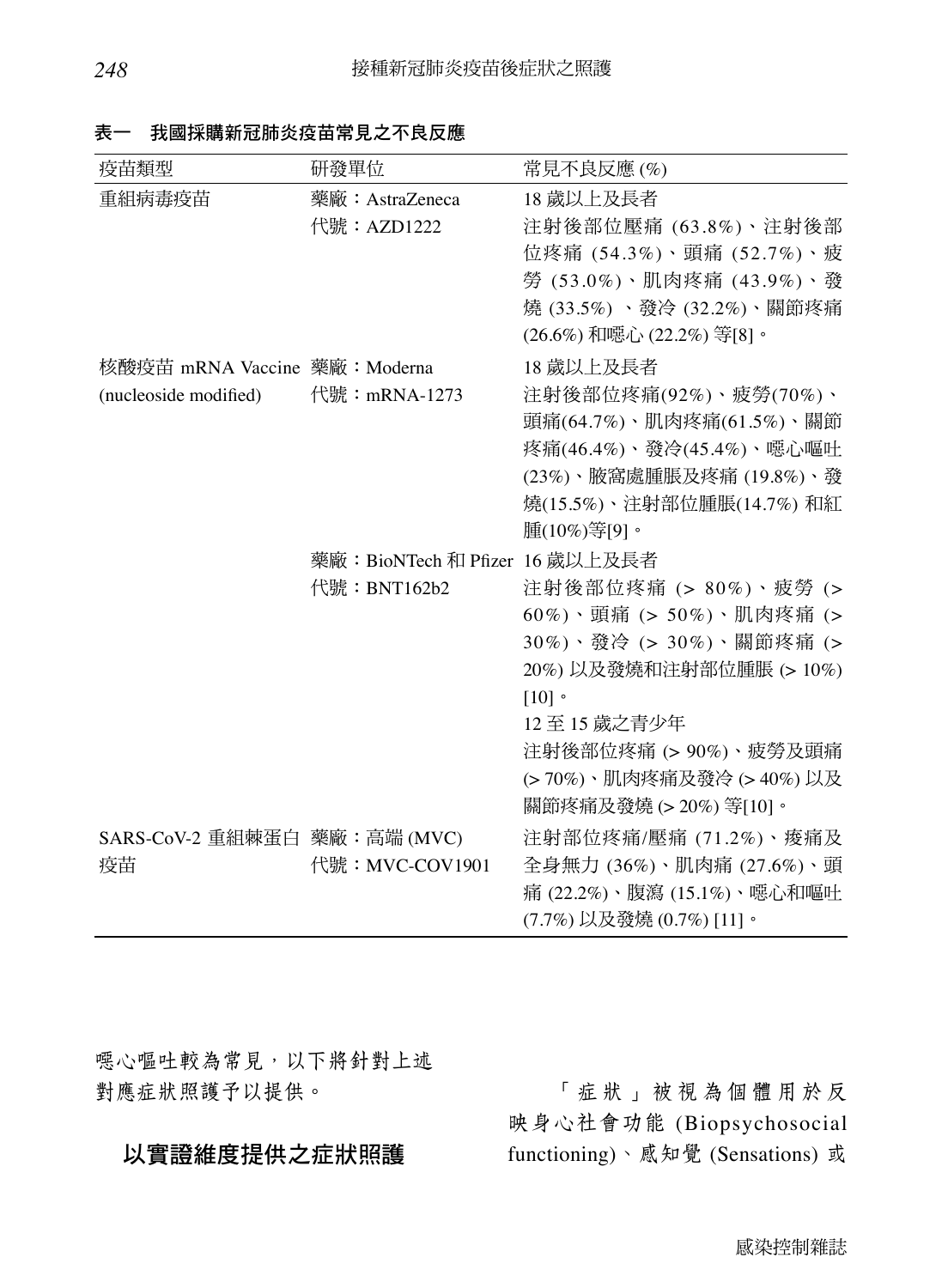認知變化 (Cognition) 之主觀經驗, 而「護理」被視為在精準健康照護中 有極高的貢獻其主要特點在於預防、 管理和緩解症狀,使之改善生活品質 [12]。然則,醫護之專業新知不斷推 成演進,如何從臨床中提出問題、尋 找最佳證據內容,使再實務中得以應 用有其重要性,以下則針對新冠肺炎 疫苗常見不適症狀予以相對應症狀照 護建議。

#### 一、疼痛護理

「疼痛」被定義為來自實質或 潛在的組織損傷,可能帶來不愉快 的感受及情緒經驗。當此狀況出現 時,建議先行予以 PQRSTA 疼痛評 估 (The PQRSTA Pain Assessment) 以確認狀態,其涵蓋增強或減

弱因子 (Provocation/Palliation)、 性質 (Quality)、區域範圍或輻射 程度 (Region/Radiation)、嚴重度 (Severity)、持續時間 (Timing)、額 外衍生原因 (Adjuvants), 方可予以 對應措施提供[13]。以統整資料中可 見,疫苗接種後最常見的不良反應以 「注射部位疼痛」為主,由 Şanlialp Zeyrek et al. [14]系統性回顧及統合分 析之文章中可清楚得知,可透過以下 方式達到事前的預防疼痛狀況出現, 包含:手動按摩 (manual pressure)、 醫療輔助器材 Shot-Blocker、換針技 術 (the two-needle technique) 及 Z 型 注射法 (the Z-track technique), 其作 原理及方法見下表二。

表二的措施可在施打疫苗前予 以提供照護外,如後續接種部位若出

| 原理及方式                                                       |
|-------------------------------------------------------------|
| 被視為一種減緩注射疼痛之簡易的干預措施,作用原理:透過疼痛閘門控                            |
| 制理論 (The gate control theory of pain management), 其理論依據在於脊隨 |
| 中有一項打開及關閉閘門的機制,當打開時疼痛信號通過細小神經纖維傳                            |
| 送到大腦並產生痛感,進而減緩注射時疼痛感受,其過程建議手動按壓 10                          |
| 秒鐘且施予壓力約為 4 kg/cm 或指甲床 (nail bed) 需反白[15]。                  |
| 假說皆為闡述使用「單支」空針抽取藥物過程可能會造成針的鈍化                               |
| (blunting) 進而增加注射部位的疼痛,故協助在注射前更換無菌針頭可作為                     |
| 減緩疼痛感受之方式[16]。                                              |
| 此方式為肌肉注射的一種技術,透過非慣用手向下拖拉施打者的皮下組織                            |
| 約 2~3 公分後,予以 90 度垂直入針予以推注藥物,此技術將形成入針後鋸                      |
| 齒狀(zigzag shape),減少藥物殘留在皮下組織所致疼痛情況,移除針頭後                    |
| 將確保藥留滯在肌肉層中,亦形成 Z字形狀[17]。                                   |
| 此為一項非侵入醫療輔助器材 (圖一及圖二),可被用於固定於注射部位周                          |
| 遭,採用原理與手動按摩法相似,藉以器材同時刺激較大直徑的神經纖維                            |
| 來達到關閉閘門機制,減少注射時疼痛之不適[18]。                                   |
|                                                             |

#### 表二 注射前可提供之措施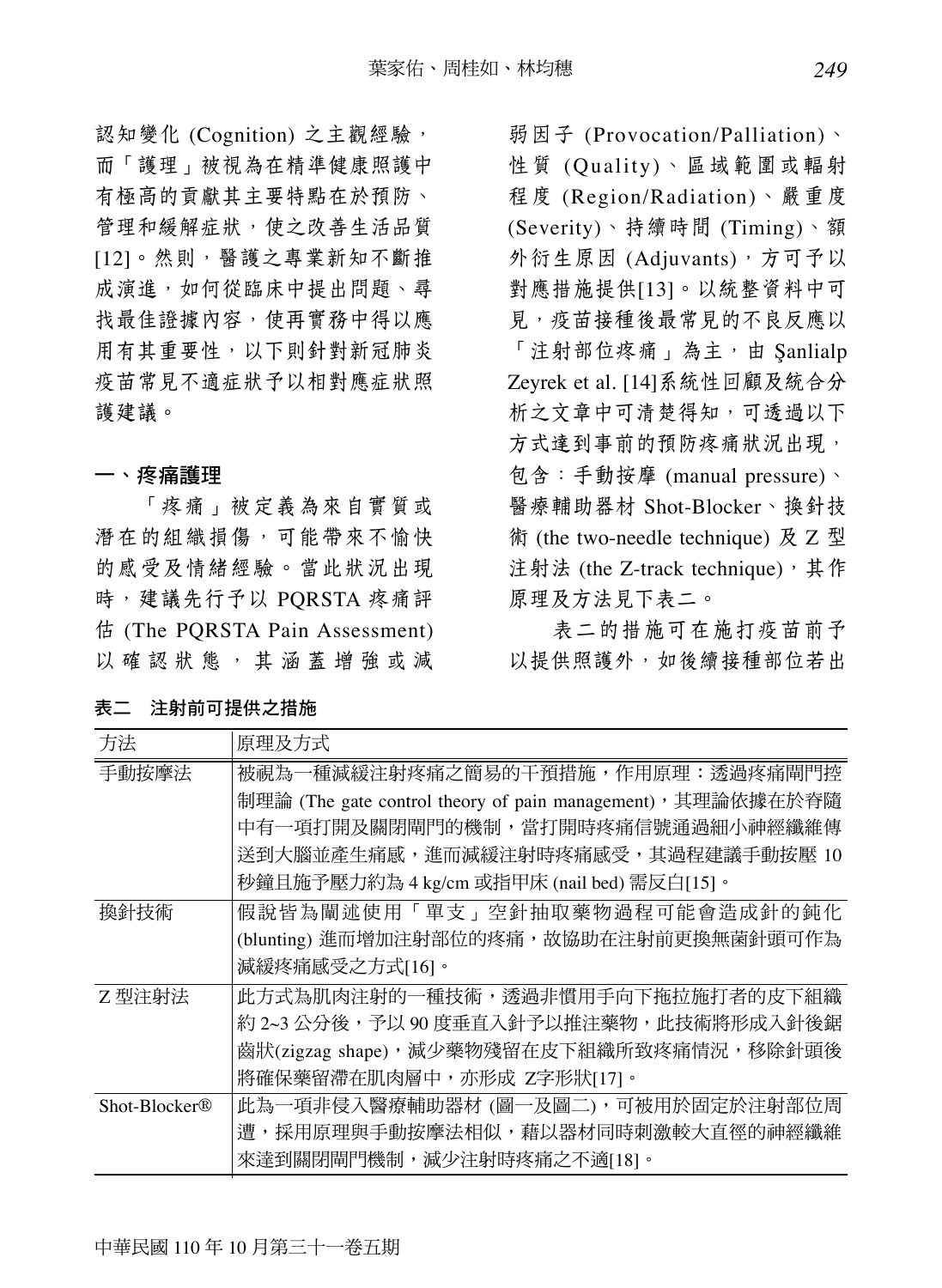現腫脹或壓痛的情況,可先提供局部 冰敷 (Ice packing), 其療效原理較多 面向,可減緩細胞代謝率及細胞吞噬 作用、游離神經末梢的敏感性及使突 觸活性下降,進而降低炎症、腫脹及 其疼痛情況出現,建議使用時間約 於 20 至 30 分鐘左右,亦避免過長時 間冰敷所致軟組織受損及其反彈效應 (Rebound phenomenon) 的情況產生 [19]。除此之外,仍需提醒接種者, 勿搓揉或抓傷注射部位以降低可能造 成感染之風險。

#### 二、發燒護理

「發燒」是種容易識別的症 狀,為體溫高於正常值。發燒症 候群 (Fever syndrome) 泛指體溫 須達 38.3℃或 101℉,身體因某 種原因所致體溫調控中樞下視丘 (Hypothalamus) 機制失衡, 過程所 致發冷 (Chill) 階段,並合併疲倦、 頭痛、肌肉痠痛、代謝率增加及其 導致輕度脫水的情況,使須進一 步探究完整的病史、免疫接種史



(immunizations) 及確認有無皮疹 (if rash) 等,已協助確立診斷[20,21]。

此部分照護可提供衛教為接種 疫苗後 48 小時內需留意體溫變化, 如:體溫大於 38℃時,建議每四小 時密切監測直到退燒後 72 小時,並 嘗試以下措施:1. 確認是否有口渴、 皮膚乾燥、尿量減少或顏色變深, 可能有脫水狀況,則建議每日至少 2,000 毫升水分或其他體液攝取;2. 代謝率增加,建議可採取高蛋白、適 量碳水化合物及低油脂食物;3. 於舒 適護理可先行辨別發燒現階段是否有 發冷之寒顫狀況,如有則提供增加被 蓋保暖,無上述狀況時,則減少衣 物,倘若與上述症狀未改善,持續不 適或高燒達 41℃,建議立即就醫, 並告知醫師近日接種疫苗史[22,23]。

#### 三、噁心及嘔吐護理

「噁心」廣義為一種胃部的不適 症狀,可能對食物有厭惡感或出現想 吐的衝動;「嘔吐」則被定義為一種 一次性事件,因某種原因將其胃內容



圖一 Shot-Blocker® 外觀[18]。 圖二 Shot-Blocker® 使用方式[18]。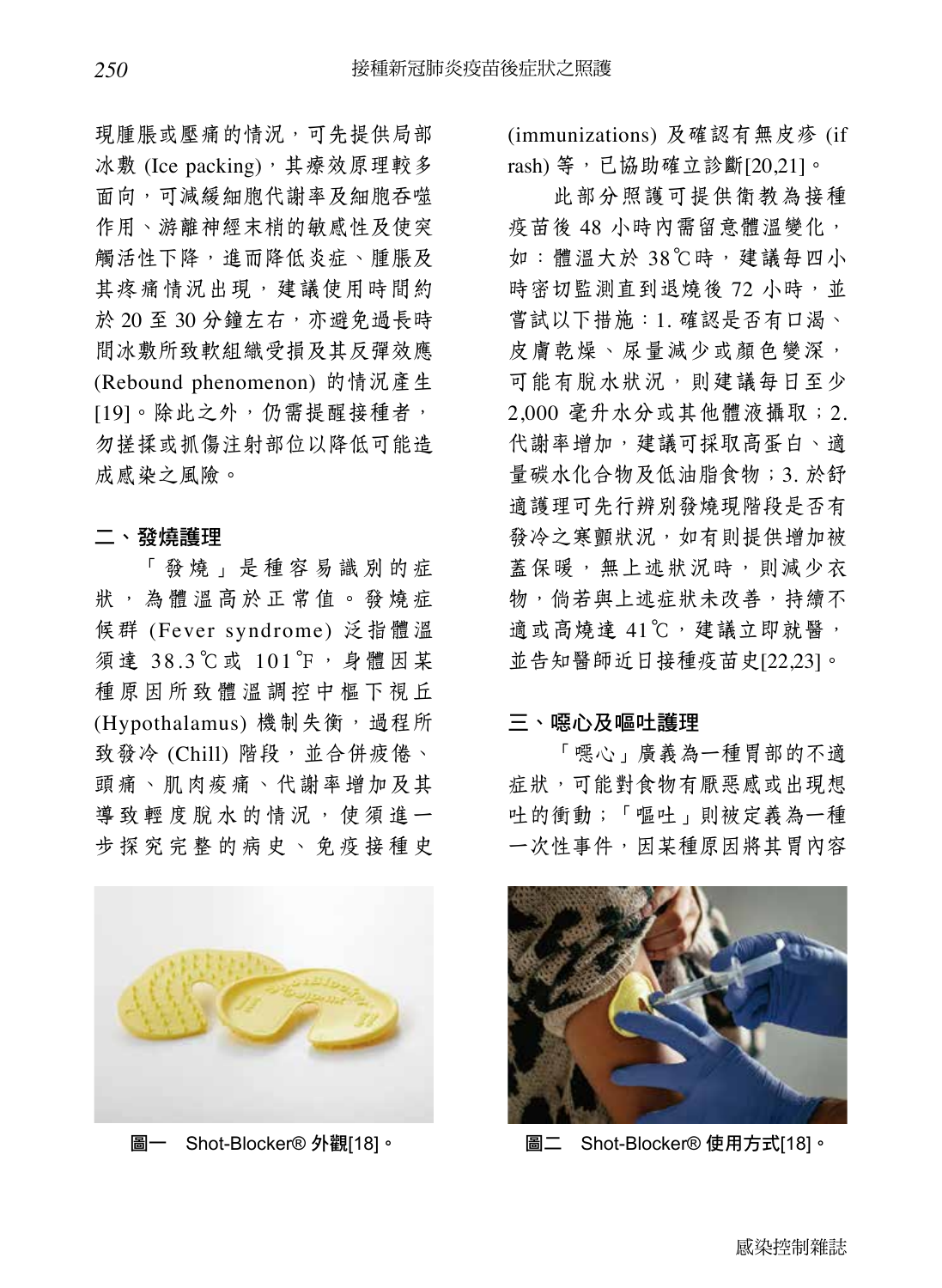物吐出。照護重點除了衛教接種者記 錄噁心及嘔吐情形外,由我國護理專 業團體「台灣護理學會」則在 2019 年以中醫護理實證角度提出「噁心嘔 吐常用穴位按摩方法」以作為臨床 照護方針,使用宣傳海報 (圖三)及 YouTube 衛教影片提供病人、照顧者

及其醫事人員作為學習及應用,其中 告知常見穴位位置,如:內關穴、合 谷穴、太衝穴、中脘穴及足三里穴, 並予以說明按摩方式及其注意事項, 作為改善噁心嘔吐之不適症狀之對應 措施[24]。



圖三 台灣護理學會-噁心嘔吐常見穴位按摩宣傳海報[24]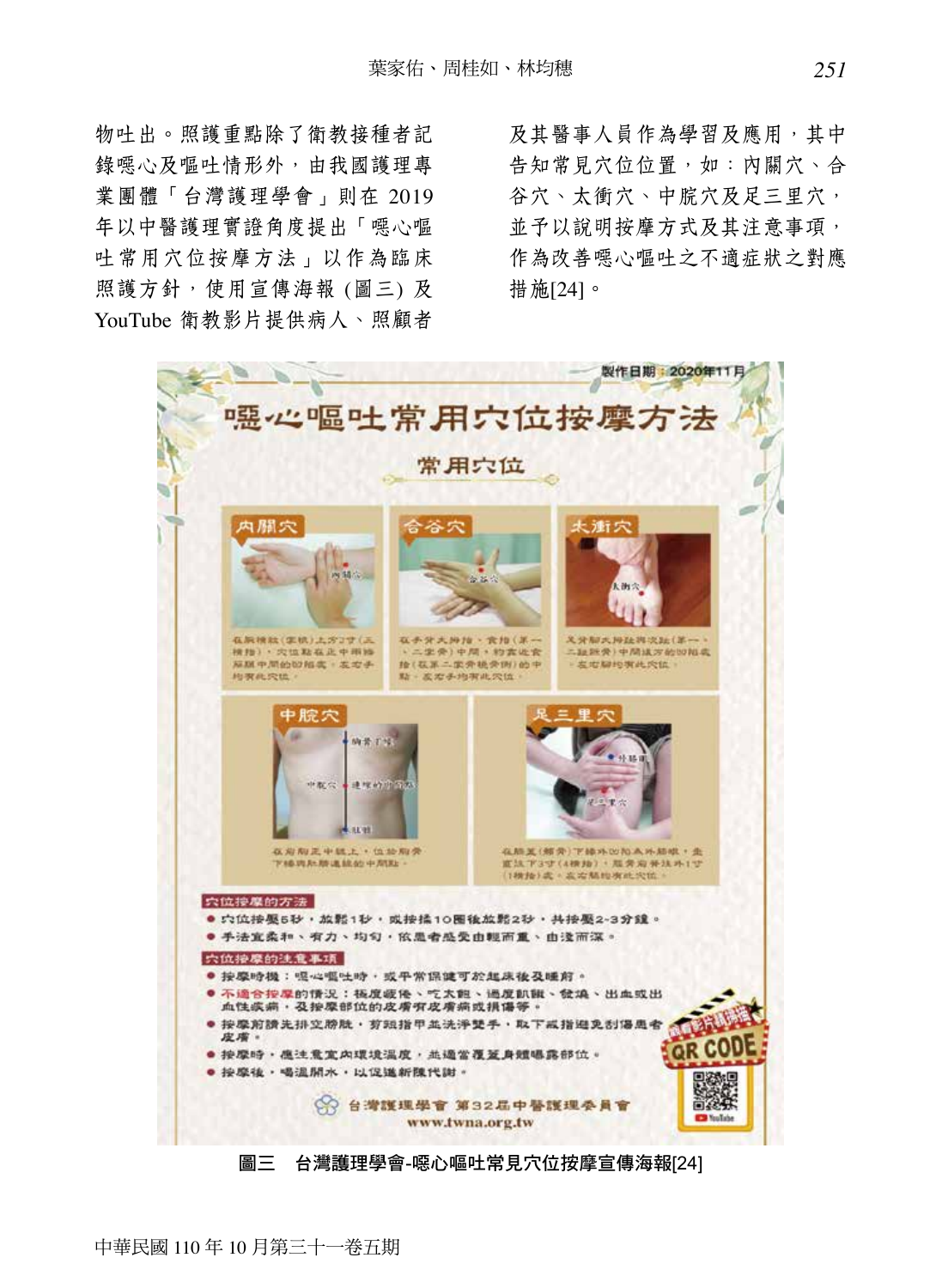### 接種緊急症狀實務建議

除上述接種常見不適症狀外, 接種當下可能出現潛藏致命的「全 身性嚴重過敏反應 (Anaphylaxis)」 將危急生命安全,與不同的機制 (mechanisms)、誘因 (triggers)、臨床 表現 (clinical presentations) 和嚴重程 度 (severity) 有關, 因此深入了解表 徵及予以對應措施為之重要[25]。

衛生福利部疾病管制署於 2021 年 4 月公告新冠疫苗接種場所因應全 身性嚴重過敏反應之處置,闡述醫療 人員需受訓且早期識別症狀包含:是 否有喉頭緊縮、喘鳴 (Stridor)、喘息 (Wheezing)、呼吸窘迫、吞嚥困難、 腹痛或肚子絞痛、頭暈、昏厥、發 紺、臉色蒼白或潮紅、大面積皮膚發 紅或出現搔癢、黏膜處出現不尋常之 腫脹等,故接種者於注射後需於接種 單位或鄰近處密切觀察 30 分鐘無虞 方可離開[26]。

若個案疑似全身性嚴重過敏反 應時應先行建立呼吸道、循環及確 認意識狀況,若無上呼吸道阻塞或 嘔吐時,可採仰臥且將腿部墊高, 若發生低血壓、呼吸道水腫及呼吸 困難時,則立即給予對應腎上腺素 (Epinephrine) 其濃度應為 1:1,000, 1 mg/ml,無論成人或幼童肌肉注射 劑量為 0.01 mg/kg,成人注射上限為 0.5 mg/劑,兒童為 0.3 mg/劑且症狀 未改善則 5 至 15 分鐘重複注射,並 需持續觀察 4 小時以上避免再次復發  $[25,26]$ 

# 討論與結論

隨著疫情的持續,疫苗接種為 現階段抗疫重要介入措施,而接種新 冠病毒肺炎 (COVID-19) 疫苗後可能 所致不同反應發生。由加拿大卑詩 省疾病管制署 (BC Centre for Disease Control) 至 2021 年 7 月 5 日開始提供 民眾相關接種疫苗後照護仿單,明列 若出現嚴重過敏反應 (紅疹、呼吸困 難、面舌部或喉嚨腫脹) 時建議立即 就醫,再次強化接種疫苗後仍持續遵 從各項公衛指引, 如: 保持 2 公尺社 交距離、經常保持手部衛生及配戴口 罩等[27]。

近觀台灣現況接種後反應,以衛 生福利部疾病管制署設置之「Taiwan V-Watch」COVID-19 疫苗接種健康 回報系統中,截至 2021 年 7 月 18 日 資料顯示,不論廠牌、接受第 1 劑 或第 2 劑,注射部位疼痛仍然是最 為常見之不適症狀,且高達五成以 上,在接種後第 1 天發燒 (≥ 38℃) 在 AstraZeneca 第 1 劑為 26.9% 而第 2 劑為 2.9%;Moderna 第 1 劑為 3.1% 而第 2 劑為 36.6% [28]。可見以上症 狀實為施打疫苗後常見症狀,且值得 被關注與解決,本文以實證角度彙總 我國採購採購新冠肺炎疫苗常見之不 良反應數據,並提供對應症狀照護及 適切處置,以疼痛、發燒及噁心嘔吐 為主軸,並針對全身性嚴重過敏反應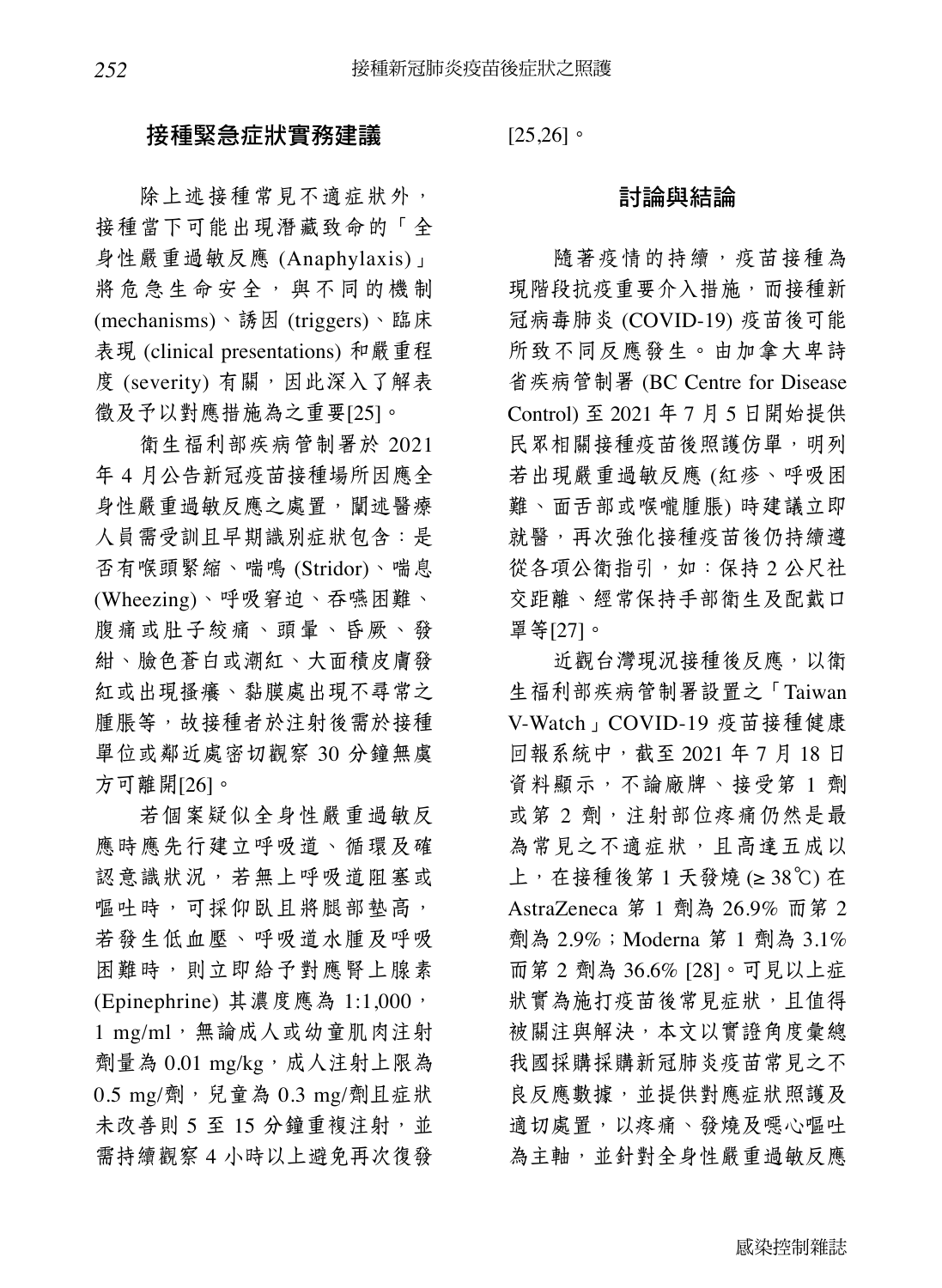之評估及處遇,希冀作為後續社區疫 苗接種站、醫療院所及長期照護機構 等醫療從業人員之臨床照護參酌,以 達到較為完善的護理照護提供。

# 參考文獻

- 1. World Health Organization. (2021, August 30). WHO Coronavirus (COVID-19) Dashboard. Available https://covid19.who.int/
- 2. 衛生福利部疾病管制署 (2020, 4 月 27 日 ) 。嚴重特殊傳染性肺炎疾病介紹。摘 自 https://www.cdc.gov.tw/Category/Page/ vleOMKqwuEbIMgqaTeXG8A
- 3. 衛生福利部疾病管制署 (2021,8 月 30 日)。 COVID-19-Taiwan。摘自https://sites.google. com/cdc.gov.tw/2019ncov/Taiwan
- 4. 柯獻欽,鄭高珍,莊銀清等:新冠肺炎病毒之 群體免疫、疫苗研發與卡介苗功效。內科學誌 2020;31:254-61。
- 5. 財團法人國家實驗研究院國家高速網路與計 算中心 (2021,8月 28 日)。各國家 COVID-19 疫苗涵蓋率。摘自 https://covid-19.nchc.org.tw/ dt\_002-csse\_covid\_19\_daily\_reports\_vaccine. php?countryCode=World
- 6. Association of Immunization Managers (2020). Flu Vaccination in a Pandemic: Leadership Lessons from Public Health Immunization Programs. Available https://cdn.ymaws.com/ www.immunizationmanagers.org/resource/ collection/49107373-8424-42C5-9A82- 882C58A2CC10/Flu\_Vaccination\_in\_a\_ Pandemic\_AIM\_Report.pdf
- 7. Centers for Disease Control and Prevention (2021, June 24). Possible Side Effects After Getting a COVID-19 Vaccine. Available https://www.cdc. gov/coronavirus/2019-ncov/vaccines/expect/after. html
- 8. Medicines and Healthcare products Regulatory Agency (2021, July 16). Information for Healthcare Professionals on COVID-19 Vaccine AstraZeneca. Available https://assets. publishing.service.gov.uk/government/uploads/ system/uploads/attachment\_data/file/1003565/ uk-clean-spc-covid-19-vaccine-astrazeneca-

reg174\_16July\_1\_.pdf

- 9. Medicines and Healthcare products Regulatory Agency (2021, June 25). Information for Healthcare Professionals on COVID-19 Vaccine Moderna. Available https://assets.publishing. service.gov.uk/government/uploads/system/ uploads/attachment\_data/file/997051/mhra-smpcplgb-53720.pdf
- 10. Medicines and Healthcare products Regulatory Agency (2021, July 9). Information for Healthcare Professionals on COVID-19 Vaccine Pfizer/ BioNTech. Available https://www.gov.uk/ government/publications/regulatory-approval-ofpfizer-biontech-vaccine-for-covid-19/informationfor-healthcare-professionals-on-pfizerbiontechcovid-19-vaccine#ADR
- 11. 衛生福利部疾病管制署 (2021,8 月 13 日)。高 端新冠肺炎疫苗。摘自 https://www.cdc.gov.tw/ Category/MPage/epjWGimoqASwhAN8X-5Nlw
- 12. Cashion AK, Gill J, Hawes R, et al: National Institutes of Health Symptom Science Model sheds light on patient symptoms. Nursing Outlook 2016;64:499-506.
- 13. Regina MF, Rose AG, Kate DJ: Pain Assessment.?In Betty R. F. & Judith A. P., eds. Oxford Textbook of Palliative Nursing. 5th ed. Oxford University. 2019:98-115.
- 14. Şanlialp Zeyrek A, Takmak Ş, Kurban NK, et al: Systematic review and meta-analysis: Physicalprocedural interventions used to reduce pain during intramuscular injections in adults. Journal of Advanced Nursing 2019;75:3346-61.
- 15. Öztürk D, Baykara Z G, Karadag A, et al: The effect of the application of manual pressure before the administration of intramuscular injections on students' perceptions of postinjection pain: a semiexperimental study. Journal of Clinical Nursing 2017;26:1632-38.
- 16. Ağaç E, Güneş UY: Effect on pain of changing the needle prior to administering medicine intramuscularly: a randomized controlled trial. Journal of Advanced Nursing 2011;67:563-568.
- 17. Yilmaz D, Khorshid L, Dedeoğlu Y, et al: The Effect of the Z-Track Technique on Pain and Drug Leakage in Intramuscular Injections. Clinical Nurse Specialist CNS 2016;30:E7-12.
- 18. Bionix. (n.d.). ShotBlocker®. Available https:// bionix.com/shotblocker.html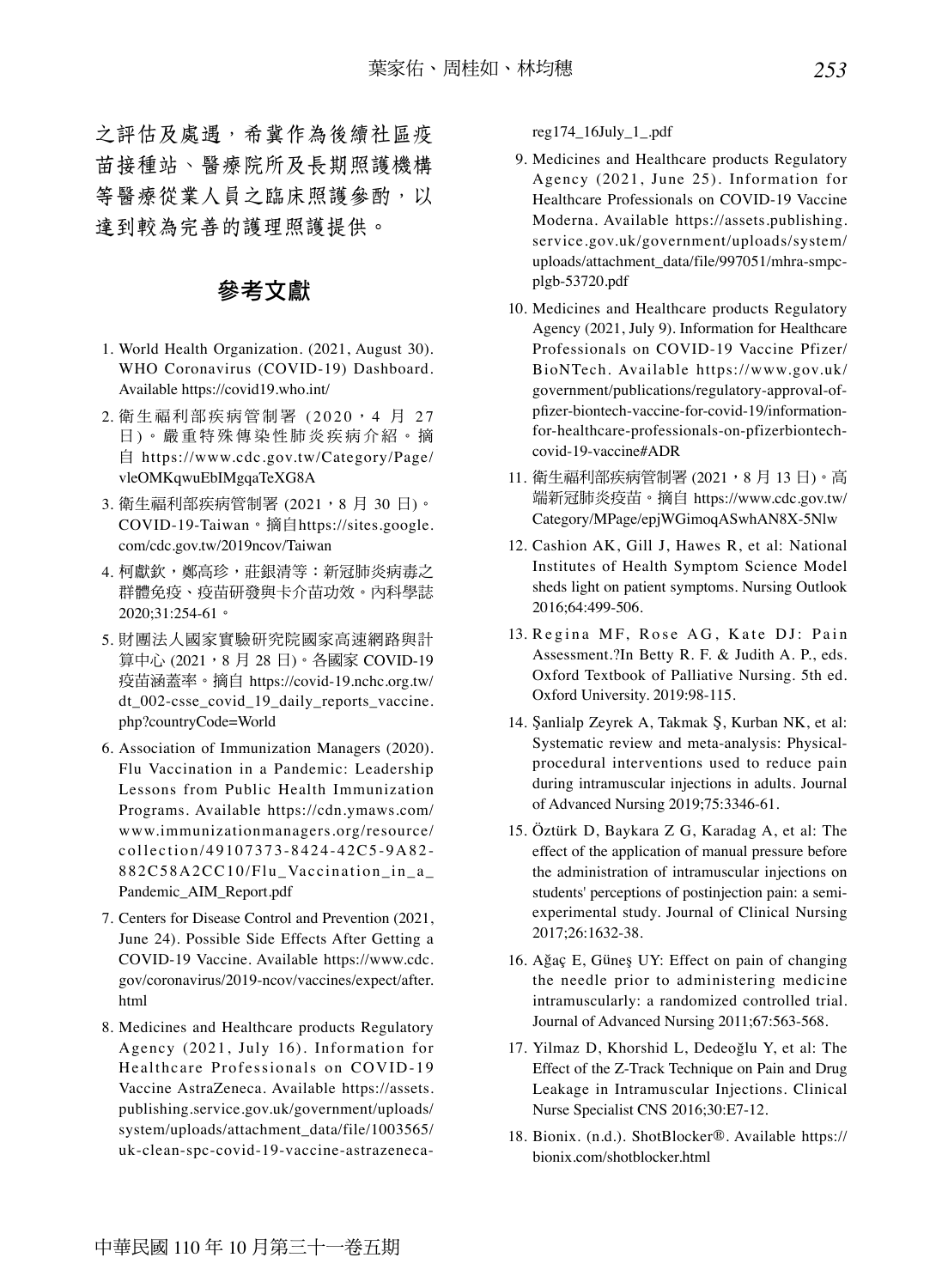- 19. Mahshidfar B, Cheraghi Shevi S, Abbasi M, et al: Ice Reduces Needle-Stick Pain Associated With Local Anesthetic Injection. Anesthesiology and Pain Medicine 2016;6:e38293.
- 20. Patricia C: Evidence-based management of childhood fever: what pediatric nurses need to know.?Journal of Pediatric Nursing 2014;29:372- 75.
- 21. Marc S S.: 麻州總醫院內科手冊 Pocket Medicine (五版)。鄭昌錡、張克威譯。新北市:合記。 2020。
- 22. 陳偉鵬、謝惠玲、劉春年等:臨床症狀護理 (三版)。台北市:華杏。2020。
- 23. 衛生福利部疾病管制署 (2021,6 月 06 日)。COVID-19 疫苗:疫苗簡介。摘自 https://www.cdc.gov.tw/Category/MPage/ epjWGimoqASwhAN8X-5Nlw#
- 24. 台灣護理學會 (2019, 12月 17日)。「噁心嘔 吐常用穴位按摩方法」宣導海報及影片。摘 自 http://www.twna.org.tw/frontend//un09\_news/

news\_newsdetail.asp?t\_id=7834&sector=1

- 25. Shaker MS, Wallace DV, Golden D, et al: Anaphylaxis-a 2020 practice parameter update, systematic review, and Grading of Recommendations, Assessment, Development and Evaluation (GRADE) analysis. The Journal of Allergy and Clinical Immunology 2020;145:1082– 1123.
- 26. 衛生福利部疾病管制署 (2021,4 月 26 日)。 COVID-19 疫苗接種場所因應可能發生全 身性嚴重過敏反應 (Anaphylaxis) 之處置建 議。摘自 https://www.cdc.gov.tw/File/Get/\_ ujL7TZ24EVt6p-BaPBTnQ
- 27. BC Centre for Disease Control. (2021). Vaccination after care. Available http:// www.bccdc.ca/Health-Info-Site/Documents/ COVID-19\_vaccine/VaccinationAftercare.pdf
- 28. 衛生福利部疾病管制署 (2021,7 月 21 日)。 Taiwan V-Watch 症狀統計。摘自 https://www. cdc.gov.tw/File/Get/bh0Z7H\_Hfiwf28VpJ9843w